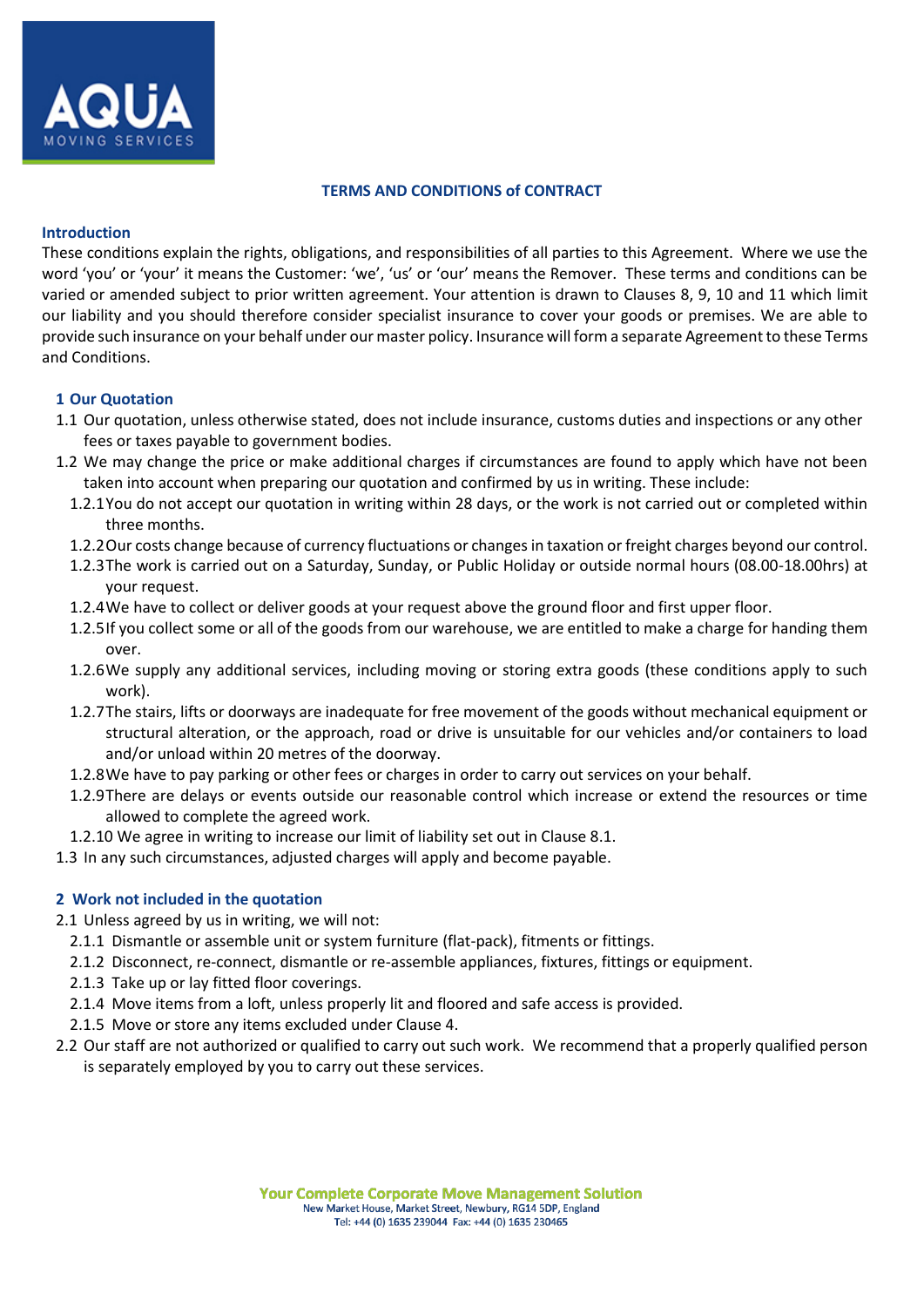

## **3 Your responsibility**

- 3.1 It will be your sole responsibility to:
	- 3.1.1 Declare to us, in writing, the value of the goods being removed and/or stored. If it is subsequently established that the value of the goods removed or stored is greater than the actual value you declare, you agree that our liability under clause 8.1 and 8.2 will be reduced to reflect the proportion that your declared value bears to it's or their actual value.
	- 3.1.2 Arrange adequate insurance cover for the goods submitted for removal transit and/or storage, against all insurable risks as our liability is limited under clauses 8.1 and 8.2.
	- 3.1.3 Obtain at your own expense, all documents, permits, permissions, licences, customs documents necessary for the removal to be completed.
	- 3.1.4 Be present or represented during the collection and delivery of the removal.
	- 3.1.5 Ensure authorized signature on agreed inventories, receipts, waybills, job sheets or other relevant documents by way of confirmation of collection or delivery of goods.
	- 3.1.6 Take all reasonable steps to ensure that nothing that should be removed is left behind and nothing is taken away in error.
	- 3.1.7 Arrange proper protection for goods left in unoccupied or unattended premises, or where other people such as (but not limited to) tenants or workmen are, or will be present.
	- 3.1.8 Prepare adequately and stabilize all appliances or electronic equipment prior to their removal.
	- 3.1.9 Empty, properly defrost and clean refrigerators and deep freezers. We are not responsible for the contents.
	- 3.1.10 Provide us with a contact address for correspondence during removal transit and/or storage of goods.
- 3.2 Other than by reason of our negligence or breach of contract, we will not be liable for any loss or damage, costs or additional charges that may arise from failure to discharge these responsibilities.

## **4. Goods not to be submitted for removal or storage**

- 4.1 Unless previously agreed in writing by a director or other authorized company representative, the following items must not be submitted for removal or storage and will under no circumstances be moved or stored by us. The items listed under 4.1.1 below may present risks to health and safety and of fire. Items listed under 4.1.2 to 4.1.6 below carry other risks and you should make your own arrangements for their transport and storage.
	- 4.1.1 Prohibited or stolen goods, drugs, pornographic material, potentially dangerous, damaging or explosive items, including gas bottles, aerosols, paints, firearms and ammunition.
	- 4.1.2 Jewellery, watches, trinkets, precious stones or metals, money, deeds, securities, stamps, coins, or goods or collections of any similar kind.
	- 4.1.3 Plants or goods likely to encourage vermin or other pests or to cause infestation or contamination.
	- 4.1.4 Perishable items and/or those requiring a controlled environment.
	- 4.1.5 Any animals, birds or fish.
- 4.1.6 Goods which require special licence or government permission for export or import.
- 4.2. If we do agree to remove such goods, we will not accept liability for loss or damage unless we are negligent or in breach of contract, in which case all these conditions will apply. If you submit such goods without our knowledge we will make them available for your collection and if you do not collect them within a reasonable time we will apply for an appropriate court order to dispose of any such goods found in the consignment without notice. You will furthermore pay to us any charges, expenses, damages, legal costs or penalties incurred by us.

## **5. Ownership of the goods**

- 5.1 By entering into this Agreement, you guarantee that:
- 5.1.1 The goods to be removed and/or stored are your own property, or
- 5.1.2 The person(s) who own or have an interest in them have given you authority to make this contract and have been made aware of these conditions.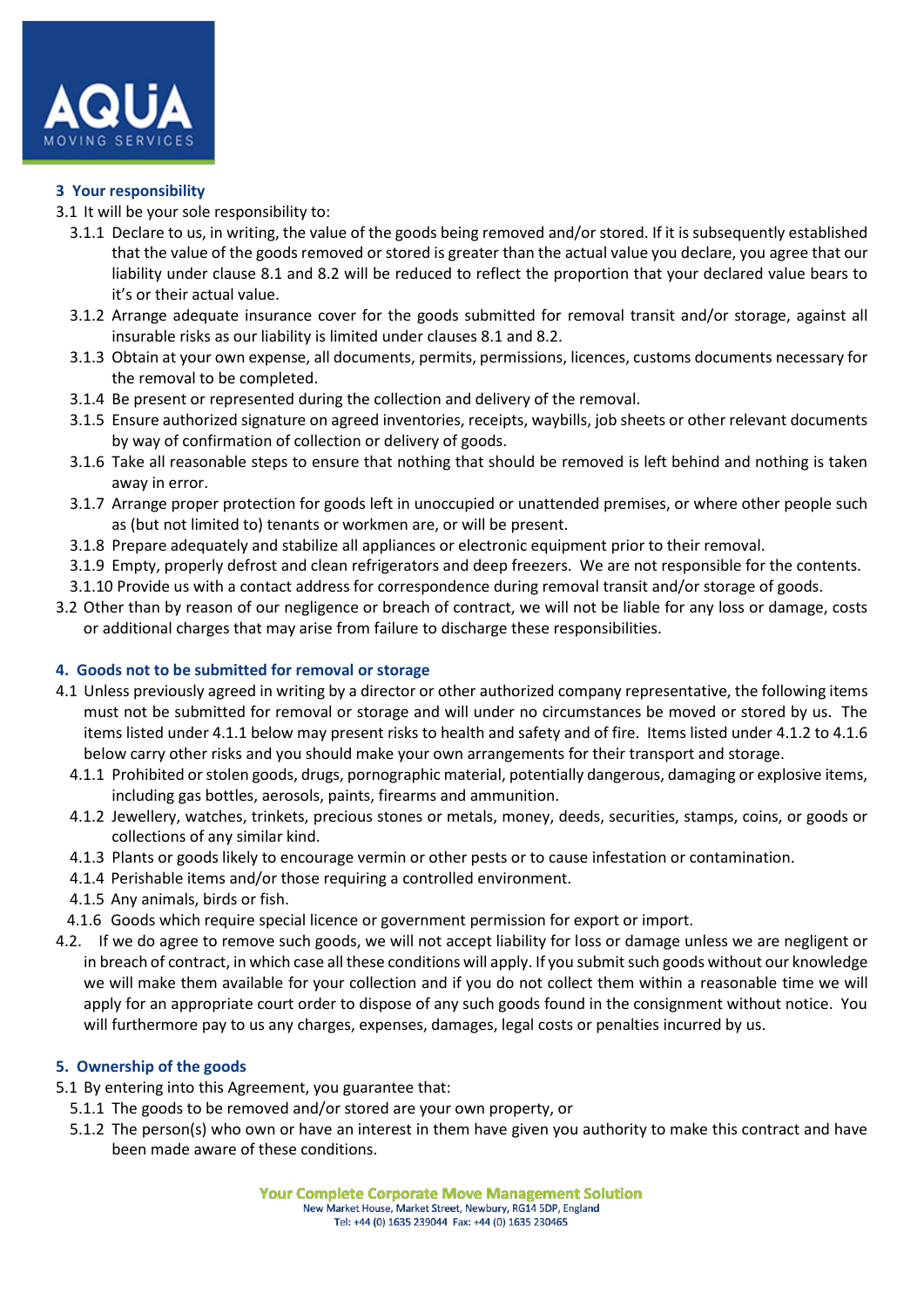

5.1.3 You will pay us for any claim for damages and/or costs brought against us if either warranty 5.1.1 or 5.1.2 is not true.

# **6. Charges if you postpone or cancel the removal**

- 6.1 If you postpone or cancel this Agreement, we will charge you according to how much notice is given. "Working days" refer to the normal working week of Monday to Friday and excludes weekends and Public Holidays.
	- 6.1.1 More than 10 working days before the removal was due to start: No charge.
	- 6.1.2 Between 5 and 10 working days inclusive before the removal was due to start: not more than 30% of the removal charge.
	- 6.1.3 Less than 5 working days before the removal was due to start: not more than 60% of the removal charge.

# **7. Payment**

- 7.1 Unless otherwise agreed by us in writing:
	- 7.1.1 Payment is required by cleared funds in advance of the removal or storage period.
	- 7.1.2 You may not withhold any part of the agreed price.
	- 7.1.3 In respect of all sums which are overdue to us, we will charge interest on a daily basis calculated at 4% per annum above the prevailing base rate for the time being of the Bank of England.

# **8. Our liability for loss or damage**

- 8.1 Our liability for loss or damage is limited, as set out in clause 8.1.1 below. Alternatively, you may request us to increase our liability, as set out in clause 8.1.2 below:
	- 8.1.1 In the event of our negligence or breach of contract resulting in loss of or damage to your goods, we will pay a sum equivalent to the cost of their repair or replacement whichever is the smaller sum up to a maximum of £40 for any one item (see below), or
	- 8.1.2 Prior to the commencement of work and subject to our having received your itemized valued inventory (see 3 (3.1.1)) we may agree to increase our liability, for an additional charge. We will not unreasonably withhold consent to such a request. This is not insurance cover and you are strongly advised to accept the insurance offered in our quotation, or if
- 8.1.3 arranging insurance cover yourself, you are advised to show this contract to your insurance company.
- 8.2 For goods destined to or received from a place outside the United Kingdom
- 8.2.1 We will accept liability for loss or damage
	- (a) arising from our negligence or breach of contract whilst the goods are in our physical possession or

(b) whilst the goods are in the possession of others if the loss or damage is established to have been caused by our failure to pack the goods to a reasonable standard where we have been contracted to pack the goods that are subject to the claim.

In either circumstances clause 8.1.1 and 8.1.2 above will apply.

- 8.2.2 Where we engage an international transport operator, shipping company or airline to convey your goods to the place, port or airport of destination, we do so on your behalf and subject to the terms and conditions set out by that carrier.
- 8.2.3 If the carrying vessel/conveyance, should for reasons beyond the carrier's control, fail to deliver the goods, or route them to a place other than the original destination, you have limited recourse against the carrier, and may be liable for General Average contribution (e.g. the costs incurred to preserve the vessel/conveyance the cargo) and salvage charges, or the additional cost of onward transmission to the place, port or airport of destination. These are insurable risks and it is your responsibility to arrange adequate marine/transit insurance cover.
- 8.2.4 We do not accept liability for goods confiscated, seized, removed or damaged by Customs Authorities or other Government Agencies unless we have been negligent or in breach of contract.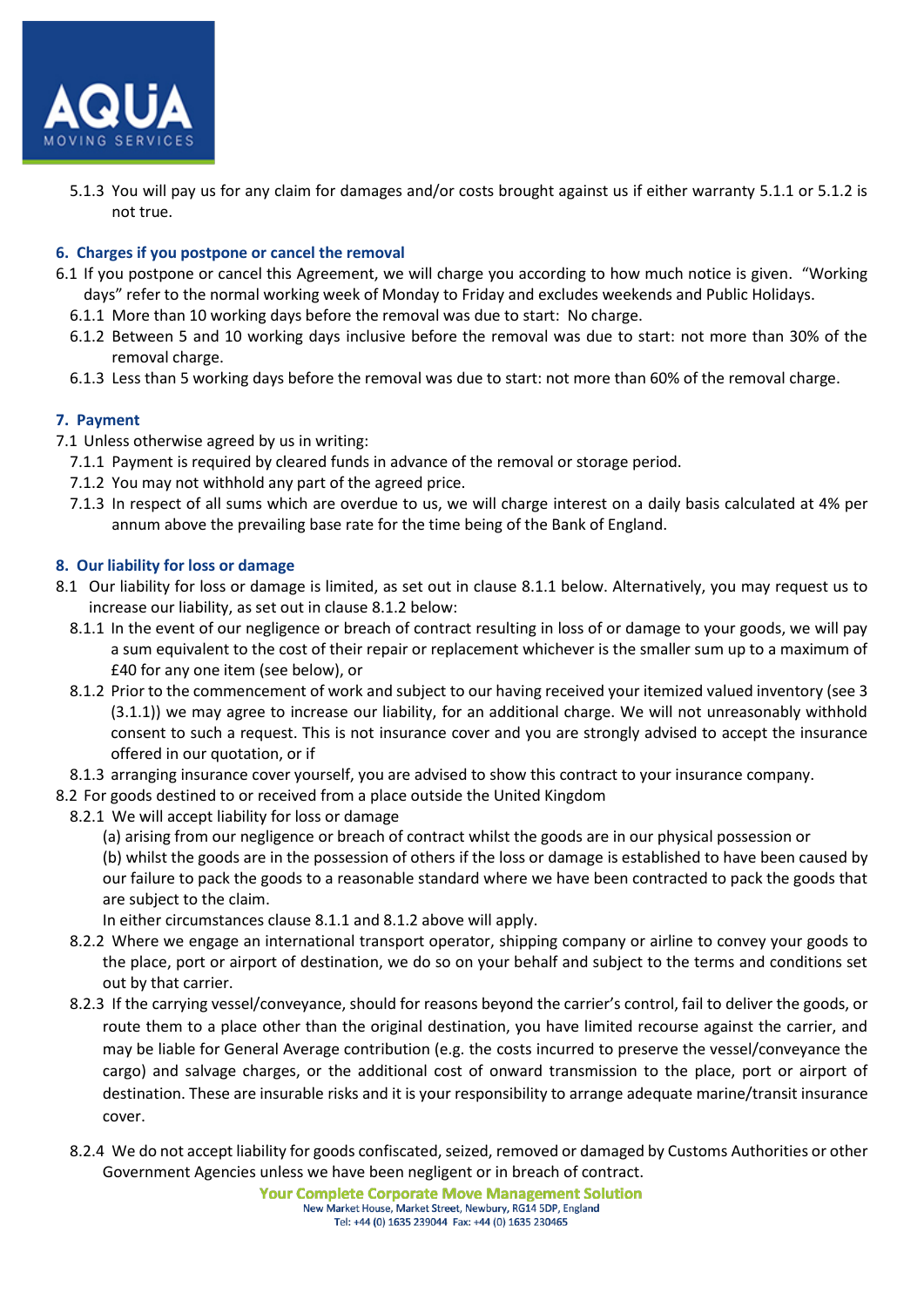

- 8.3 For the purpose of this Agreement an item is defined as:
	- 8.3.1 The entire contents of a box, parcel, package, carton, or similar container; and
	- 8.3.2 Any other object or thing that is moved, handled or stored by us.

# **9. Damage to premises or property other than goods**

- 9.1 Because third party contractors are frequently present at the time of collection or delivery our liability for loss or damage is limited as follows:
	- 9.1.1 If we cause loss or damage to premises or property other than goods for removal as a result of our negligence or breach of contract, our liability shall be limited to making good the damaged area only.
	- 9..1.2 If we cause damage as a result of moving goods under your express instruction, against our advice, and where to move the goods in the manner instructed is likely to cause damage, we shall not be liable.
	- 9.1.3 If we are responsible for causing damage to your premises or to property other than goods submitted for removal and/or storage, you must note this on the worksheet or delivery receipt as soon as practically possible or within a reasonable time. This is fundamental to the Agreement.

# **10. Exclusions of liability**

- 10.1 Other than as a result of our negligence or breach of contract we will not be liable for any loss, damage or failure to produce the goods if caused by any of the following circumstances
	- 10.1.1 By fire howsoever caused
	- 10.1.2 By war, invasion, acts of foreign enemies, hostilities (whether war is declared or not), civil war, terrorism, rebellion and/or military coup, Act of God, third party industrial action or other such events outside our reasonable control.
	- 10.1.3 By normal wear and tear, natural or gradual deterioration, leakage or evaporation or from perishable or unstable goods. This includes goods left within furniture or appliances.
	- 10.1.4 By moth or vermin or similar infestation.
	- 10.1.5 By cleaning, repairing or restoring unless we arranged for the work to be carried out.
	- 10.1.6 By change to atmospheric or climatic conditions. OR
	- 10.1.7 For any goods in wardrobes, drawers or appliances, or in a package, bundle, carton, case or other container not both packed and unpacked by us.
	- 10.1.8 For electrical or mechanical derangement to any appliances, instrument, clock, computer or other equipment unless there is evidence of related external damage.
	- 10.1.9 For any goods which have a pre-existing defect or are inherently defective.
	- 10.1.10 For animals and their cages or tanks including pets, birds or fish.
	- 10.1.11 For plants.
	- 10.1.12 For perishable items and/or those requiring a controlled environment.
	- 10.1.13 For items referred to in Clause 4.
	- 10.1.14 For damages or costs resulting indirectly from, or as a consequence of, loss, damage, or failure to produce the goods including but not limited to loss or amenity.
- 10.2 No employee of ours shall be separately liable to you for any loss, damage, mis-delivery, errors or omissions under the terms of this Agreement.
- 10.3 Our liability will cease upon handing over goods from our warehouse or upon completion of delivery (see Clause 11.2 below)..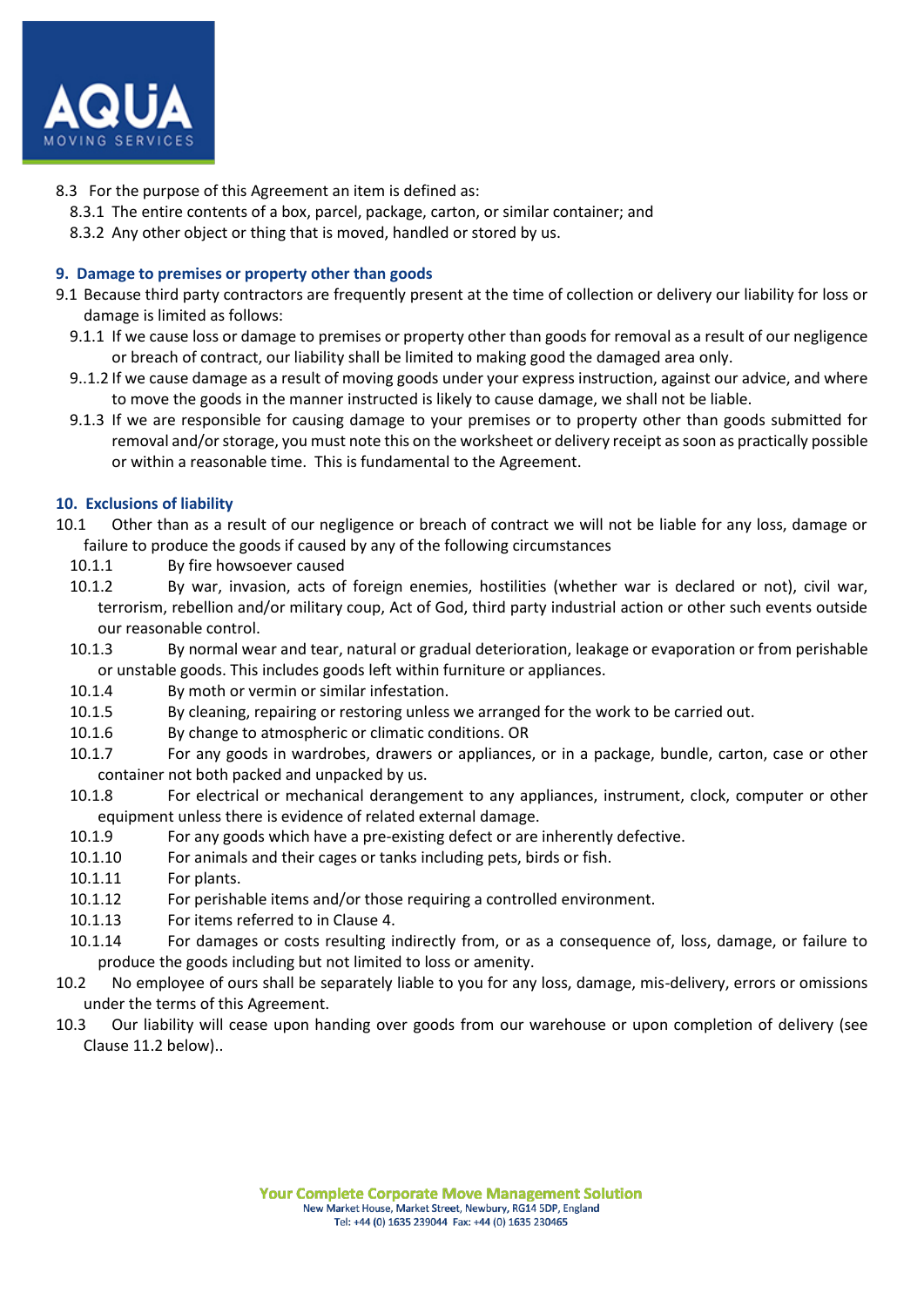

#### **11 Time limit for claims**

- 11.1 For goods which we deliver, you must notify us in writing of any visible loss, damage or failure to produce any goods at the time of delivery.
- 11.2 If you or your agent collect the goods, you must notify us in writing of any loss or damage at the time the goods are handed to you or your agent.
- 11.3 Notwithstanding clauses 8, 9 and 10 we will not be liable for any loss of or damage to the goods unless a claim is notified to us, or to our agent or the company carrying out the collection or delivery of the goods on our behalf, in writing as soon as such loss or damage is discovered (or with reasonable diligence ought to have been discovered) and in any event within thirty (30) days of delivery of the goods by us.
- 11.4 The time limit for notifying us of your claim may be extended upon receipt of your written request provided such request is received within seven (7) days of delivery. Consent to such a request will not be unreasonably withheld.

## **12 Delays in transit**

- 12.1 Other than by reason of our negligence or breach of contract, we will not be liable for delays in transit.
- 12.2 If through no fault of ours we are unable to deliver your goods, we will take them into store. The Agreement will then be fulfilled and any additional service(s), including storage and delivery, will be at your expense.

## **13 Our Right to Hold the Goods (lien)**

We shall have a right to withhold and/or ultimately dispose of some or all of the goods until you have paid all our charges and any other payments due under this or any other Agreement. (See also Clause 22). These include any charges that we have paid out on your behalf. While we hold the goods you will be liable to pay all storage charges and other costs incurred by our withholding your goods and these terms and conditions shall continue to apply.

## **14 Disputes**

If there is a dispute arising from this agreement which cannot be resolved, subject to the agreement of both parties, either you or we may refer the dispute to an arbitrator appointed by the Chartered Institute of Arbitrators. The cost of any such arbitration will be at the discretion of the arbitrator. This does not prejudice your right to commence court proceedings.

## **15 Our right to sub-contract the work**

- 15.1 We reserve the right to sub-contract some or all of the work.
- 15.2 If we sub-contract, then these conditions will still apply.

## **16 Route and method**

- 16.1 We have the right to choose the method and route by which to carry out the work.
- 16.2 Unless it has been specifically agreed otherwise in writing in our Quotation, other space/volume/capacity on our vehicles and/or the container may be utilized for consignments of other customers.

## **17 Advice and information for International Removals**

We will use our reasonable endeavours to provide you with up to date information to assist you with the import/export of your goods. Information on such matters as national or regional laws and regulations which are subject to change and interpretation at any time is provided in good faith and is based upon existing known circumstances. It is your responsibility to seek appropriate advice to verify the accuracy of any information provided.

## **18 Applicable law**

This contract is subject to the law of the country in which the office of the company issuing this contract is situated.